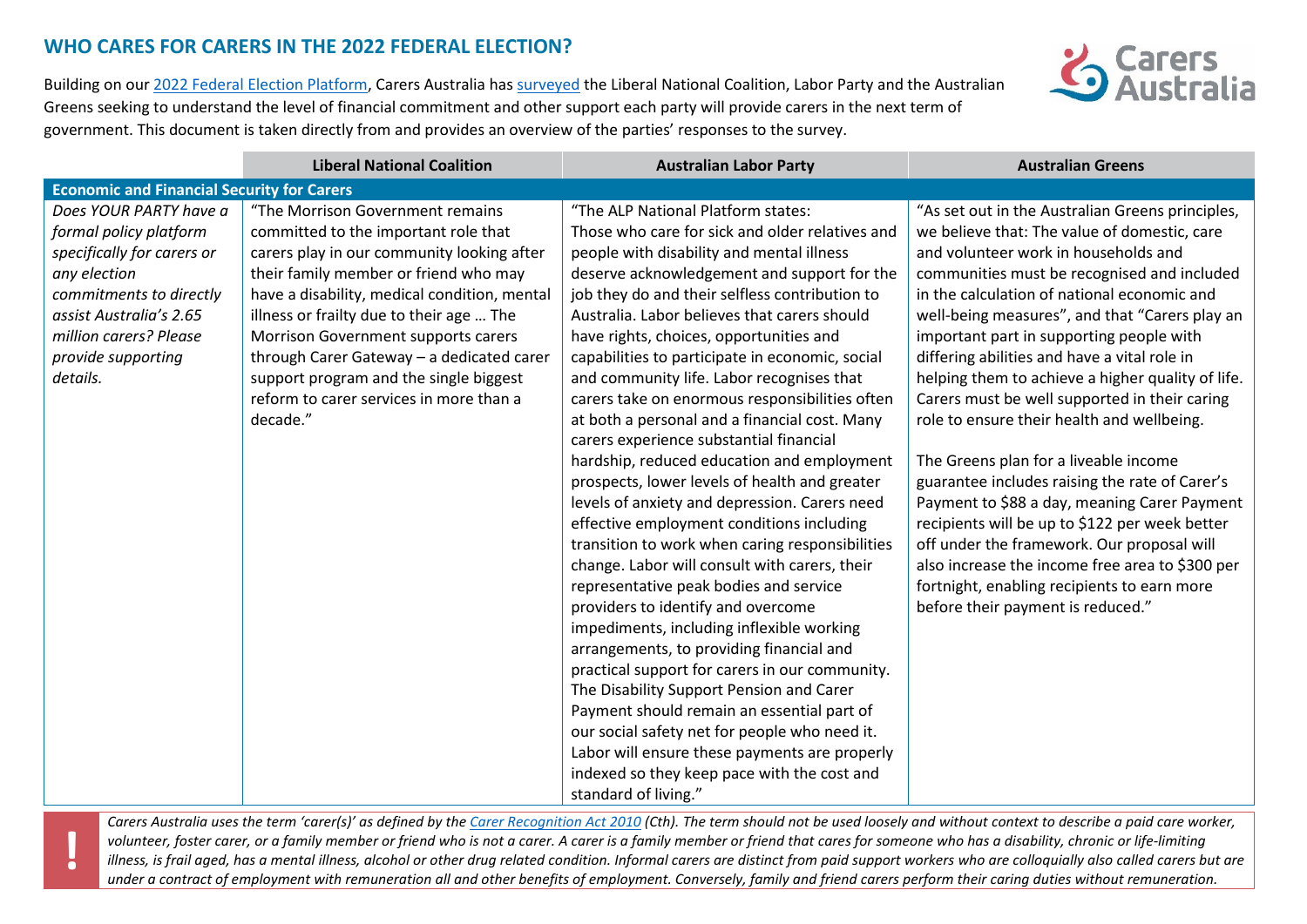|                                                                                                                                                                                                                                                                               | <b>Liberal National Coalition</b>                                 | <b>Australian Labor Party</b>                                                                                                                                                                                                                                                                                                                                                                                                                                                                                                                  | <b>Australian Greens</b>                                                                                                                                                                                                                                                                                                                                                                                            |  |  |
|-------------------------------------------------------------------------------------------------------------------------------------------------------------------------------------------------------------------------------------------------------------------------------|-------------------------------------------------------------------|------------------------------------------------------------------------------------------------------------------------------------------------------------------------------------------------------------------------------------------------------------------------------------------------------------------------------------------------------------------------------------------------------------------------------------------------------------------------------------------------------------------------------------------------|---------------------------------------------------------------------------------------------------------------------------------------------------------------------------------------------------------------------------------------------------------------------------------------------------------------------------------------------------------------------------------------------------------------------|--|--|
| <b>Economic and Financial Security for Carers</b>                                                                                                                                                                                                                             |                                                                   |                                                                                                                                                                                                                                                                                                                                                                                                                                                                                                                                                |                                                                                                                                                                                                                                                                                                                                                                                                                     |  |  |
| If YOUR PARTY is elected<br>to form the federal<br>government on 21 May<br>2022, will you commit to<br>undertake a broad review<br>of economic and financial<br>support for carers<br>through the Productivity<br>Commission?                                                 | No specific response to this question.                            | "Labor welcomed the Productivity Commission<br>inquiry into the economic and social impacts of<br>allowing informal carers to take extended<br>unpaid leave from their work to care for older<br>people who are frail and living at home,<br>announced in February 2022, as a first step in<br>addressing the barriers to carers more fully<br>participating in economic, social and<br>community life. An Albanese Labor<br>Government will consider expanding the terms<br>of reference of this review to better address<br>these barriers." | "The Australian Greens support the<br>Productivity Commission undertaking a broad<br>review of economic and financial support for<br>carers, including modelling the costs and<br>benefits of providing retirement solutions,<br>reviewing the Carer Payment and Carer<br>Allowance, and conducting a cost of caring and<br>living analysis."                                                                       |  |  |
|                                                                                                                                                                                                                                                                               | Strengthen carer recognition and accountability within Government |                                                                                                                                                                                                                                                                                                                                                                                                                                                                                                                                                |                                                                                                                                                                                                                                                                                                                                                                                                                     |  |  |
| The most recent National<br>Carers Strategy lapsed in<br>2014. If YOUR PARTY is<br>elected to form the<br>federal government on 21<br>May 2022, will you<br>commit to development<br>of a new cross portfolio<br>National Carers Strategy,<br>and if so in what<br>timeframe? | No specific response to this question.                            | "Labor recognises that carers have been too<br>often overlooked in policy development and<br>not treated as a vulnerable group in their own<br>right. An Albanese Labor Government will<br>develop a new National Carers Strategy, in<br>consultation with carers, peak bodies and<br>service providers, during its first term of<br>government."                                                                                                                                                                                              | "The Greens have consistently advocated for<br>better support for carers, including calling for<br>stronger financial support and a consistent<br>approach across government. Regardless of<br>who forms government in the next Parliament,<br>we will continue to advocate for consistent<br>support, including stronger financial support<br>and an approach that supports carers<br>navigating complex systems." |  |  |
| Will YOUR PARTY commit<br>to strengthening the<br><b>Carer Recognition Act</b><br>2010 (Cth) into a rights-<br>based Act, where the<br>current Act is not binding<br>on any other Act?                                                                                        | No specific response to this question.                            | "An Albanese Labor Government will review<br>the operation of the Carer Recognition Act and<br>will consolidate coordination of carer policy<br>across government."                                                                                                                                                                                                                                                                                                                                                                            | "We have consistently advocated for stronger<br>protection for human rights in law, including<br>for carers, and will continue to do so."                                                                                                                                                                                                                                                                           |  |  |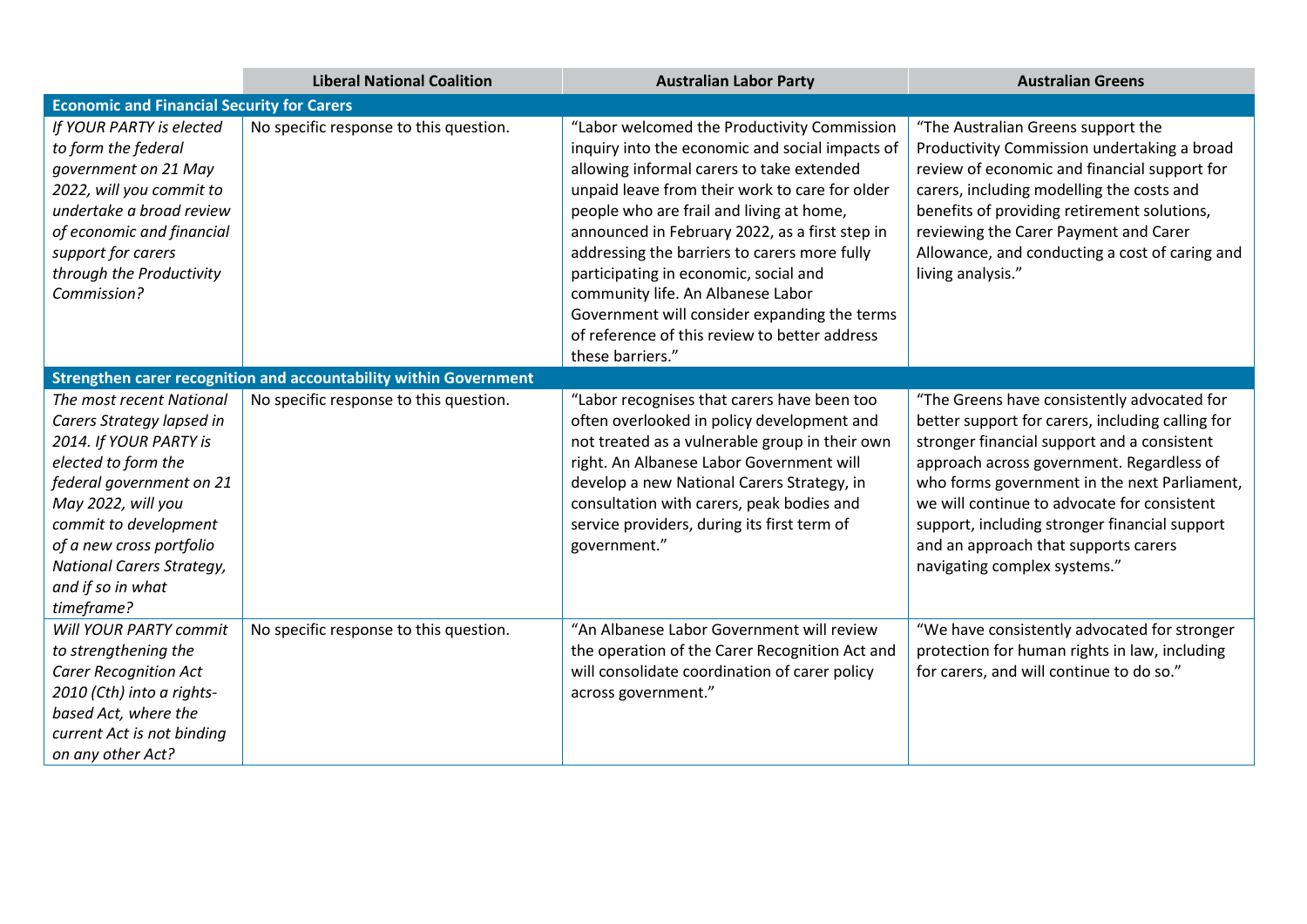|                                                                                                                                                                                                                                                                                                                                                   | <b>Liberal National Coalition</b>                                                                                                                                                                                      | <b>Australian Labor Party</b>                                                                                                                                                                                                                                                                                                                                | <b>Australian Greens</b>                                                                                                                                                                                                                                                                                                                                                                                                                                                |
|---------------------------------------------------------------------------------------------------------------------------------------------------------------------------------------------------------------------------------------------------------------------------------------------------------------------------------------------------|------------------------------------------------------------------------------------------------------------------------------------------------------------------------------------------------------------------------|--------------------------------------------------------------------------------------------------------------------------------------------------------------------------------------------------------------------------------------------------------------------------------------------------------------------------------------------------------------|-------------------------------------------------------------------------------------------------------------------------------------------------------------------------------------------------------------------------------------------------------------------------------------------------------------------------------------------------------------------------------------------------------------------------------------------------------------------------|
|                                                                                                                                                                                                                                                                                                                                                   | Strengthen carer recognition and accountability within Government (cont.)                                                                                                                                              |                                                                                                                                                                                                                                                                                                                                                              |                                                                                                                                                                                                                                                                                                                                                                                                                                                                         |
| Will YOUR PARTY appoint<br>a designated Minister for<br>Carers to lead a whole of<br>government approach to<br>carer recognition,<br>inclusion and support?<br>Will you commit to<br>establishing a designated<br>Office for Carers,<br>including the<br>appointment of a<br>Commissioner for Carers,<br>reporting to the Minister<br>for Carers? | No specific response to this question.                                                                                                                                                                                 | As above.                                                                                                                                                                                                                                                                                                                                                    | As above.                                                                                                                                                                                                                                                                                                                                                                                                                                                               |
| <b>Equitable access to respite</b>                                                                                                                                                                                                                                                                                                                |                                                                                                                                                                                                                        |                                                                                                                                                                                                                                                                                                                                                              |                                                                                                                                                                                                                                                                                                                                                                                                                                                                         |
| Does YOUR PARTY have a<br>specific policy on respite<br>services for carers across<br>different sectors and<br>including community-<br>based options? If so,<br>please outline details of<br>the policy and services<br>available.                                                                                                                | No specific response to this question.<br>Note: "The Morrison Government has also<br>continued to increase respite for carers,<br>with funding increasing from \$44 million in<br>2018-19 to \$78 million in 2023-24." | "Labor recognises that access to appropriate<br>forms of respite which reflect the needs of<br>both carers and the people they care for is an<br>essential part of enabling carers to more fully<br>participate in economic, social and community<br>life.<br>Labor's approach to improving access to<br>respite care will be informed by the lived          | "The Greens will continue to advocate that the<br>Government supports equitable access to<br>respite. We will commission a review of<br>current respite provision, including a demand<br>and needs analysis for respite among carers,<br>and journey mapping to better understand the<br>needs and resources available."                                                                                                                                                |
| Will YOUR PARTY commit<br>to supporting equitable<br>access to respite,<br>regardless of relationship<br>to funding or portfolio?<br>Will YOUR PARTY commit<br>to undertake data<br>collection improvements<br>across settings and<br>sectors to capture respite<br>utilisation and<br>satisfaction of outside of<br>residential type facilities? | No specific response to this question.<br>No specific response to this question.                                                                                                                                       | experience of carers and an evidence based<br>approach.<br>Labor's commitment to properly resource<br>important programs in health, aged care and<br>the National Disability Insurance Scheme<br>(NDIS) will help to relieve pressure on carers so<br>that they can have a greater opportunity to<br>participate in economic, social and community<br>life." | "As part of our proposal to provide a billion<br>dollars in funding annually to ensure access to<br>essential services, we will invest funding in<br>respite services, to increase respite offerings in<br>community settings and within the home."<br>"We will also advocate that the Government<br>improve data collection across settings and<br>sectors to understand respite offering,<br>utilisation and satisfaction outside of<br>residential type facilities." |